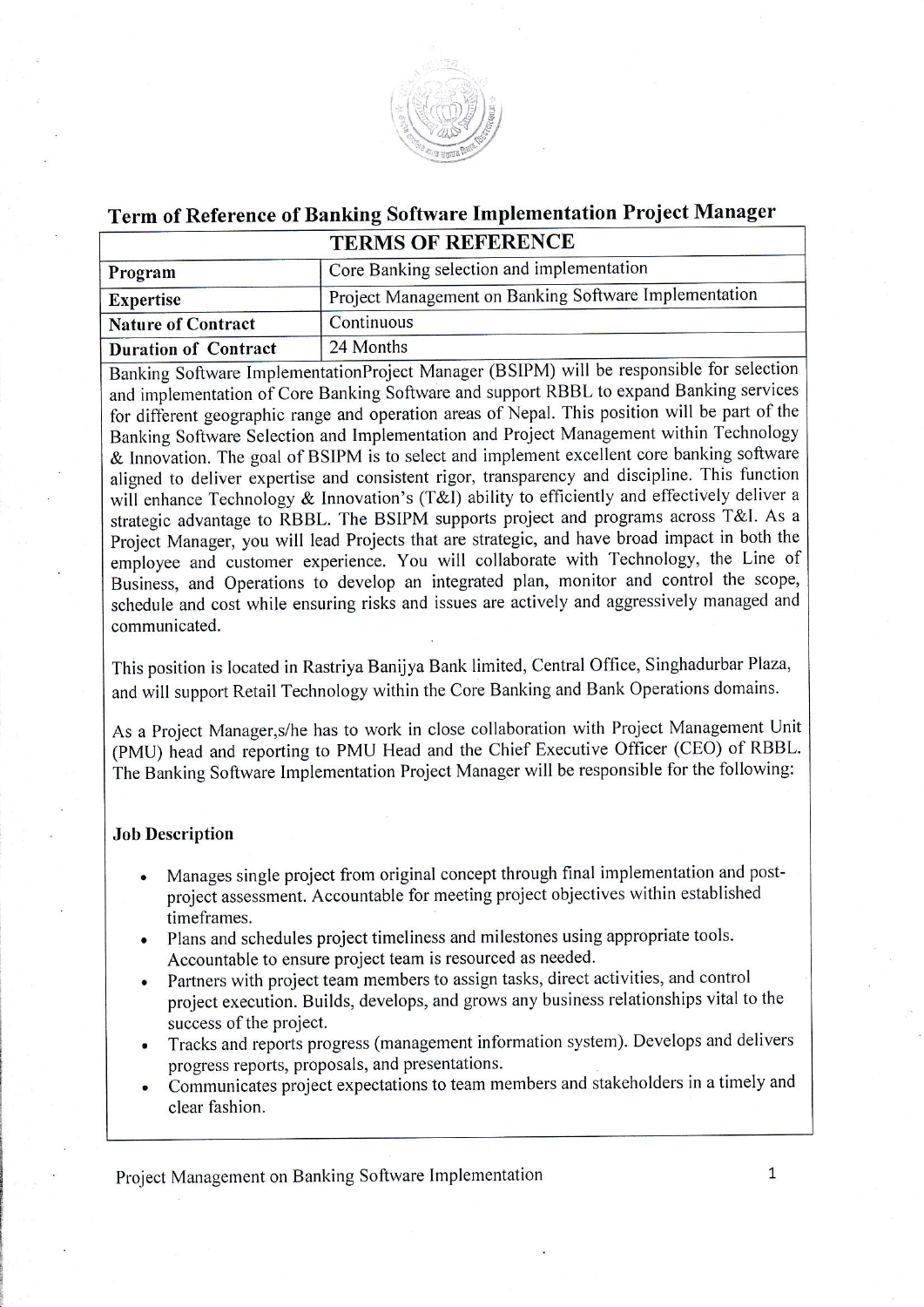

RBBL Employees take pride in our reputation and to continue building upon that we expect our employees to be:

- . Customer Focused Knowledgeable of the values and practices that align customer needs and satisfaction as primary considerations in all business decisions and able to leverage that information in creating customized customer solutions'
- . Managing Risk Assessing and effectively managing all of the risks associated with their business objectives and activities to ensure they adhere to and support RBBL's Enterprise Risk Management Framework.

### Competencies

- Accuracy and Attention to Detail Understanding of the necessity and value of accuracy and attention to detail; ability to process information with high levels of accuracy.
- Analytical Thinking  $-$  Knowledge of techniques and tools that promote effective analysis and the abitity to determine the root cause of organizational problems and create alternative solutions that resolve the problems in the best interest of the business.
- Consulting Knowledge of techniques, roles, and responsibilities in providing technical or business guidance to clients, both internal and external; ability to apply this knowledge appropriately to diverse situations.
- $\bullet$  *Effective Communications* Understanding of effective communication concepts, tools and techniques; ability to effectively transmit, receive, and accurately interpret ideas, information, and needs through the application of appropriate communication behaviors.
- IT Standards, Procedures & Policies  $-$  Knowledge of and the ability to utilize a variety of administrative skill sets and technical knowledge to manage organizational IT policies, standards, and procedures.
- Organizational Leadership Knowledge of, and ability to use strategies and skills to enlist others in setting, embracing and achieving objectives.
- $\bullet$  Problem Solving Knowledge of approaches, tools, techniques for recognizing, anticipating, and resolving organizational, operational or process problems; ability to apply this knowledge appropriately to diverse situations.
- Project Administration  $-$  Knowledge of, and ability to use, organizational strategies, practices and tools for administering projects.
- Project Management Ability to plan, organize, monitor, and control projects, ensuring efficient utilization of technical and administrative resources, to achieve project objectives.

#### **Oualification and Experience**

- . Master's degree in Computer Science, Information Technology, Information system or equivalent degree from a recognized university
- . At least l0 years experience in Core banking product
- Must have hands on experience in implementing core-banking product

Project Management on Banking Software Implementation